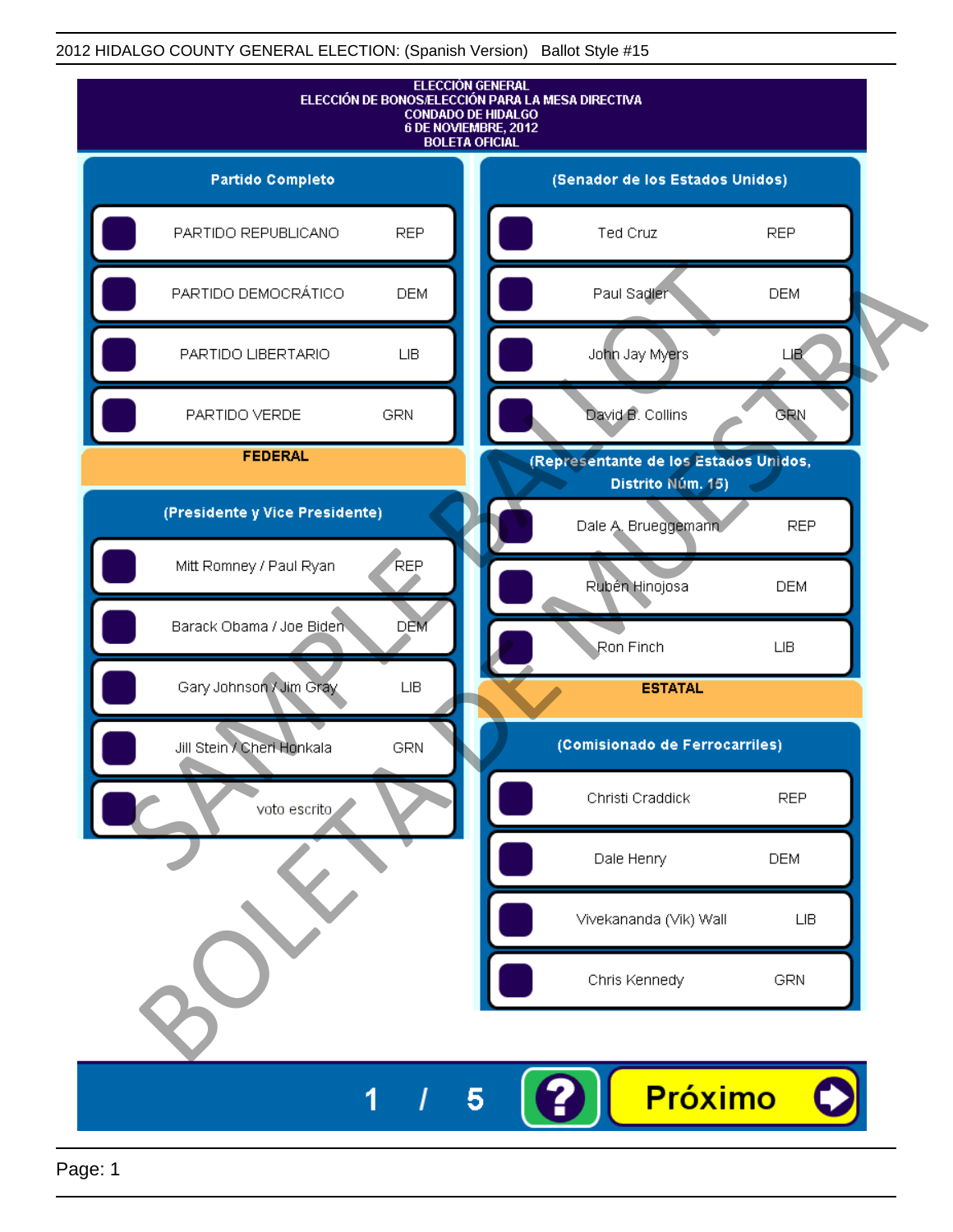

Page: 2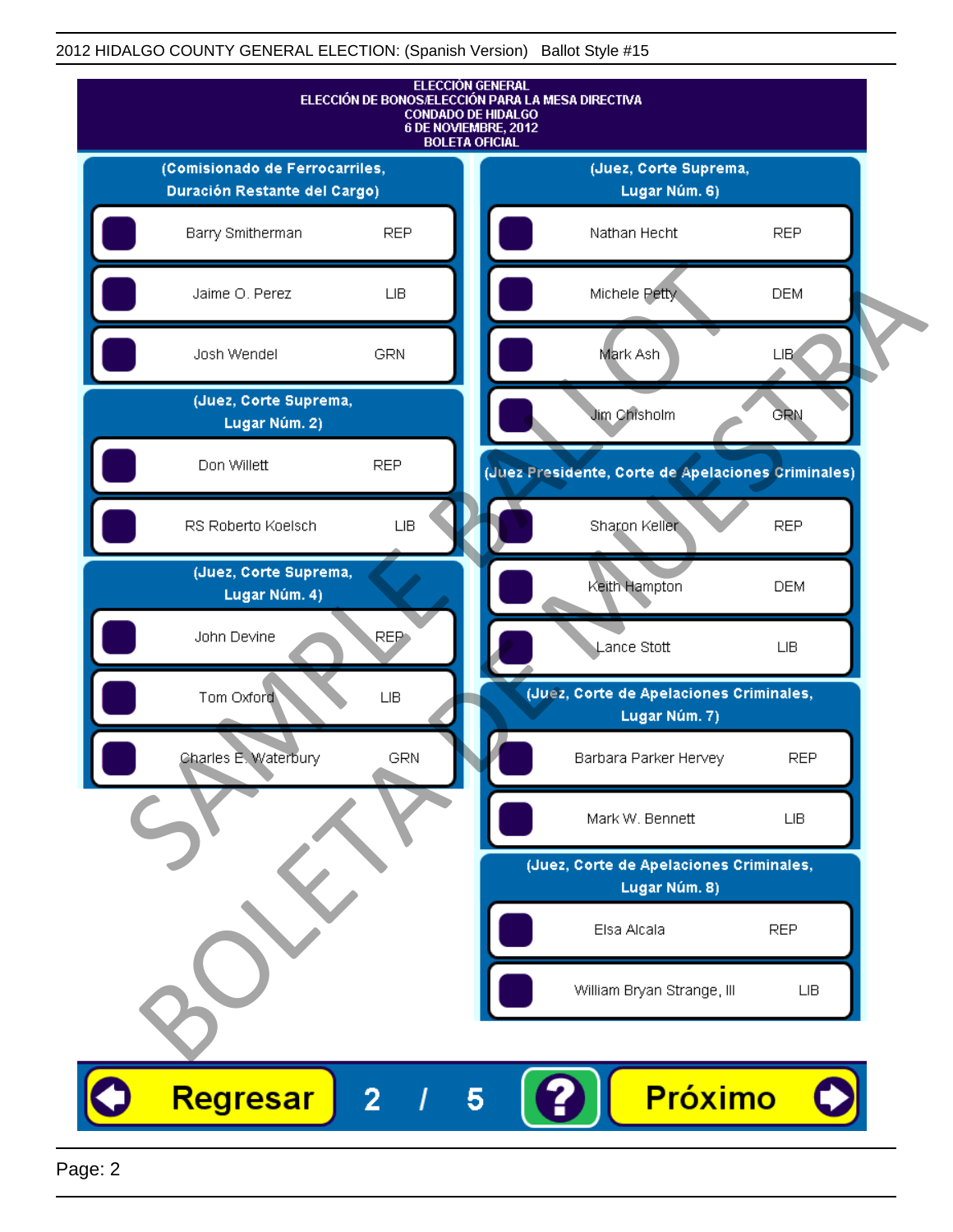

Page: 3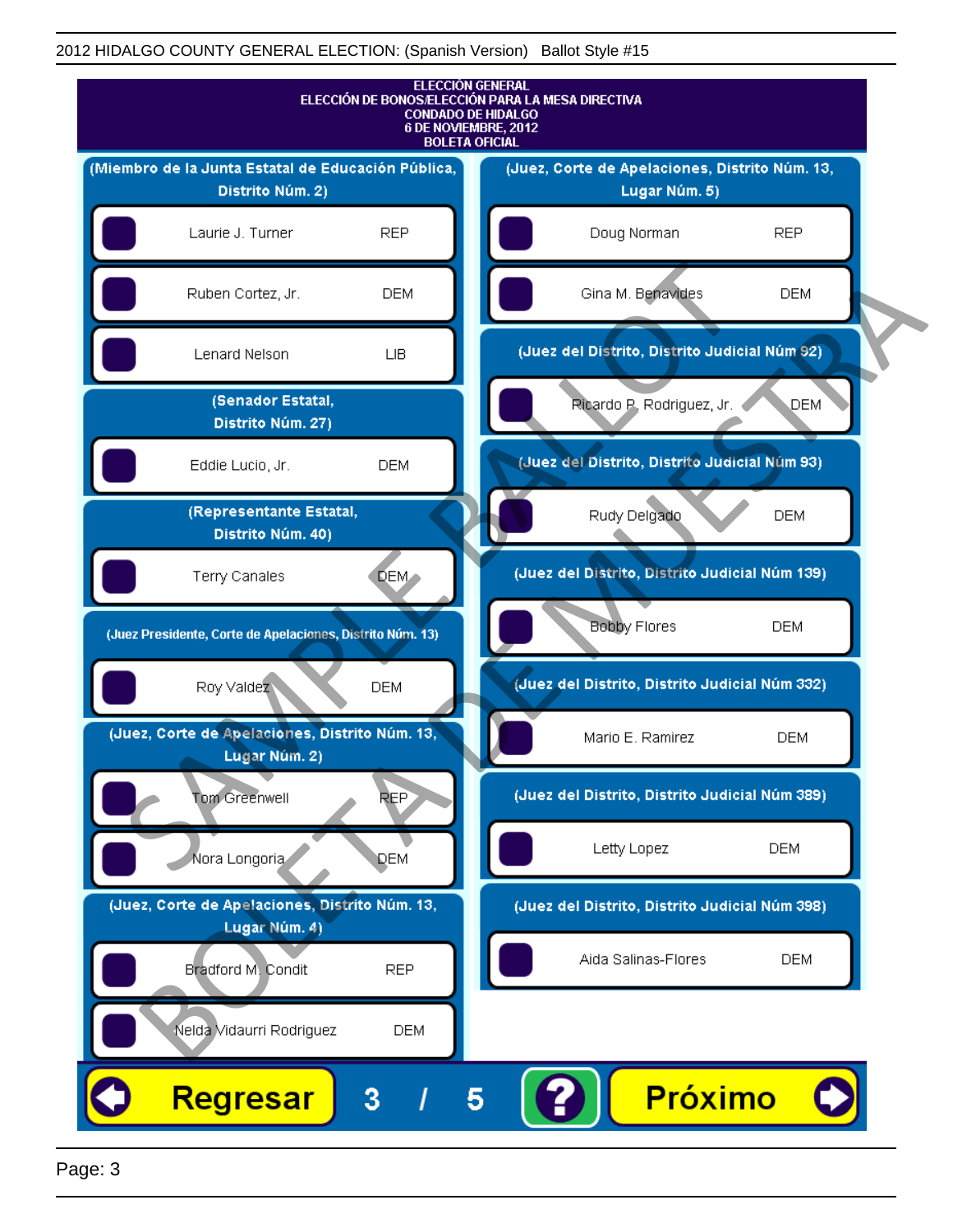| <b>ELECCIÓN GENERAL</b><br>ELECCIÓN DE BONOS/ELECCIÓN PARA LA MESA DIRECTIVA<br><b>CONDADO DE HIDALGO</b><br>6 DE NOVIEMBRE, 2012<br><b>BOLETA OFICIAL</b> |                                                                  |
|------------------------------------------------------------------------------------------------------------------------------------------------------------|------------------------------------------------------------------|
| (Juez del Distrito, Distrito Judicial Núm 430)                                                                                                             | DISTRITO ESCOLAR CONSOLIDADO INDEPENDIENTE<br><b>DE EDINBURG</b> |
| Israel Ramon, Jr.<br><b>DEM</b>                                                                                                                            | (PARA SINDICO ESCOLAR,<br>Lugar Número 4)                        |
| (Juez del Distrito, Distrito Judicial Núm 449)                                                                                                             | Alex Rios                                                        |
| Jesse Contreras<br><b>DEM</b>                                                                                                                              | Robert Peña Jr.                                                  |
| <b>CONDADO</b>                                                                                                                                             | Irma Salazar Peña                                                |
| (Sherife)                                                                                                                                                  | Alfredo Salinas                                                  |
| <b>REP</b><br>Robert Caples                                                                                                                                | (PARA SINDICO ESCOLAR,<br>Lugar Número 6)                        |
| Guadalupe "Lupe" Trevino<br>DEM                                                                                                                            | Xavier Salinas                                                   |
| DISTRITO DE DRENAJE NUMERO UNO DEL CONDADO<br>DE HIDALGO, TEXAS                                                                                            | Carmen Gonzalez                                                  |
| ELECCIÓN DE BONOS                                                                                                                                          | (PARA SINDICO ESCOLAR,                                           |
| (LA EMISIÓN DE BONOS EN LA CANTIDAD DE<br>\$184,000,000.00 Y LA IMPOSICIÓN DE IMPUESTOS                                                                    | Lugar Número 7)                                                  |
| SUFICIENTES PARA PAGAR LOS BONOS PARA<br>MEJORAS AL SISTEMA DE DESAGUE DEL DISTRITO?)                                                                      | Jaime Solis                                                      |
| A FAVOR                                                                                                                                                    | Ciro Trevino                                                     |
| EN CONTRA                                                                                                                                                  |                                                                  |
|                                                                                                                                                            |                                                                  |
|                                                                                                                                                            |                                                                  |
| Regresar<br>4                                                                                                                                              | Próximo<br>5                                                     |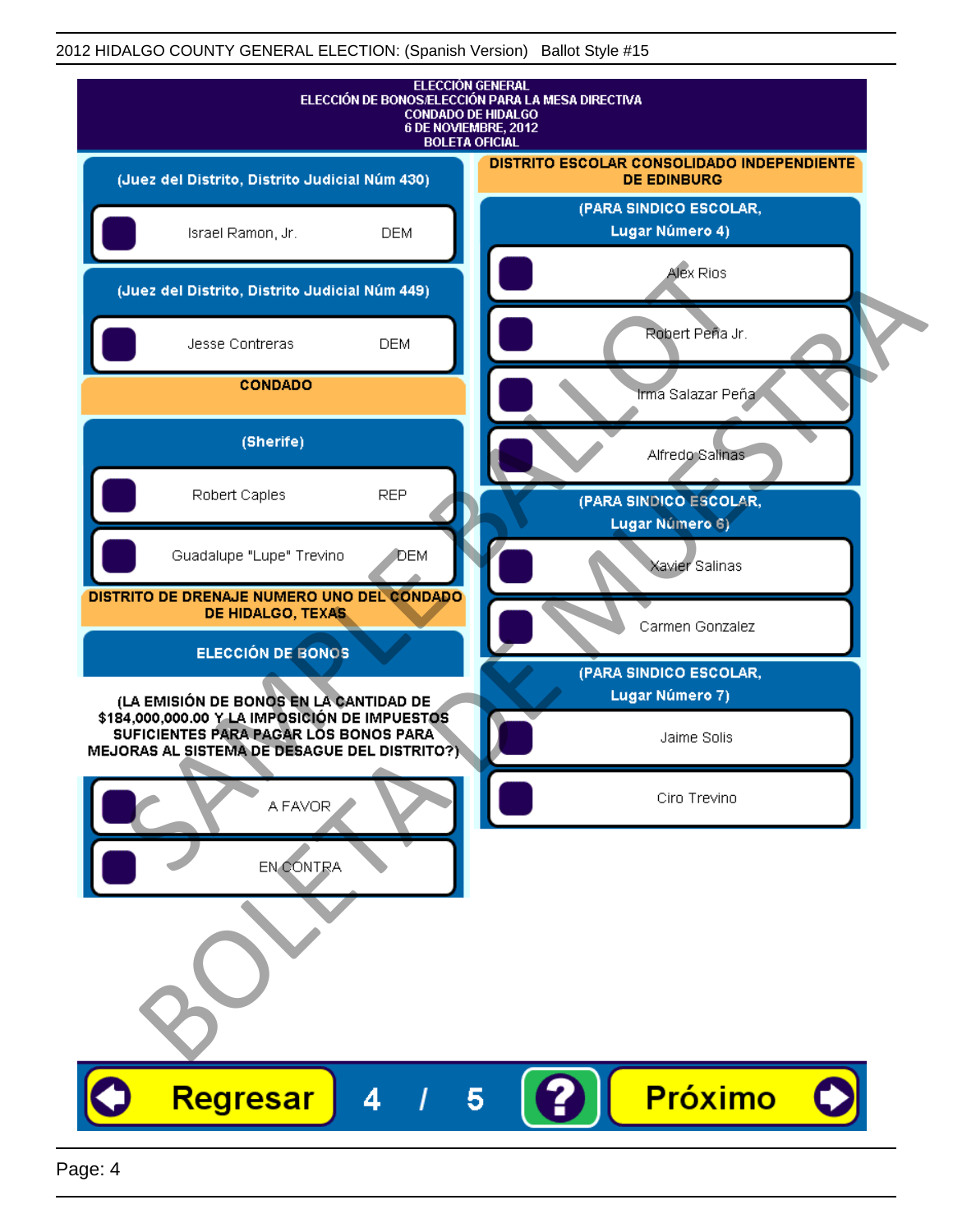#### **ELECCIÓN GENERAL** ELECCIÓN DE BONOS/ELECCIÓN PARA LA MESA DIRECTIVA CONDADO DE HIDALGO<br>6 DE NOVIEMBRE, 2012 **BOLETA OFICIAL**

Revisar

#### CANDIDATO SIN CONTENDIENTE DECLARADO ELECTO

(Juez, Corte de Ley del Condado, Núm. 7) Sergio Valdez (DEM)

(Asesor-Colector de Impuestos del Condado)

Fallo Fall Willdrea, J.I. (DEM)<br>
Consistionado el Condado, Precincto Núm. 1)<br>
A.C. Cuellar Jr. (DEM)<br>
Ullez de Paz, Precinto Núm. 1)<br>
Juez de Paz, Precinto Núm. 1, Lugar Núm. 1)<br>
Gilberto Sentr (DEM)<br>
Robert M. "Bobby" Con misionado del Condiado, Precincto Núm. 1)<br>
Andro del Condiado, Precincto Núm. 3)<br>
ez de Paz, Precinto Núm. 21<br>
algo M. Picer Lo Saerz, (CIEM)<br>
algo M. Picer Lo Saerz, (CIEM)<br>
algo M. Picer Lo Saerz, (CIEM)<br>
ez de Paz, Prec

Regresar

5

5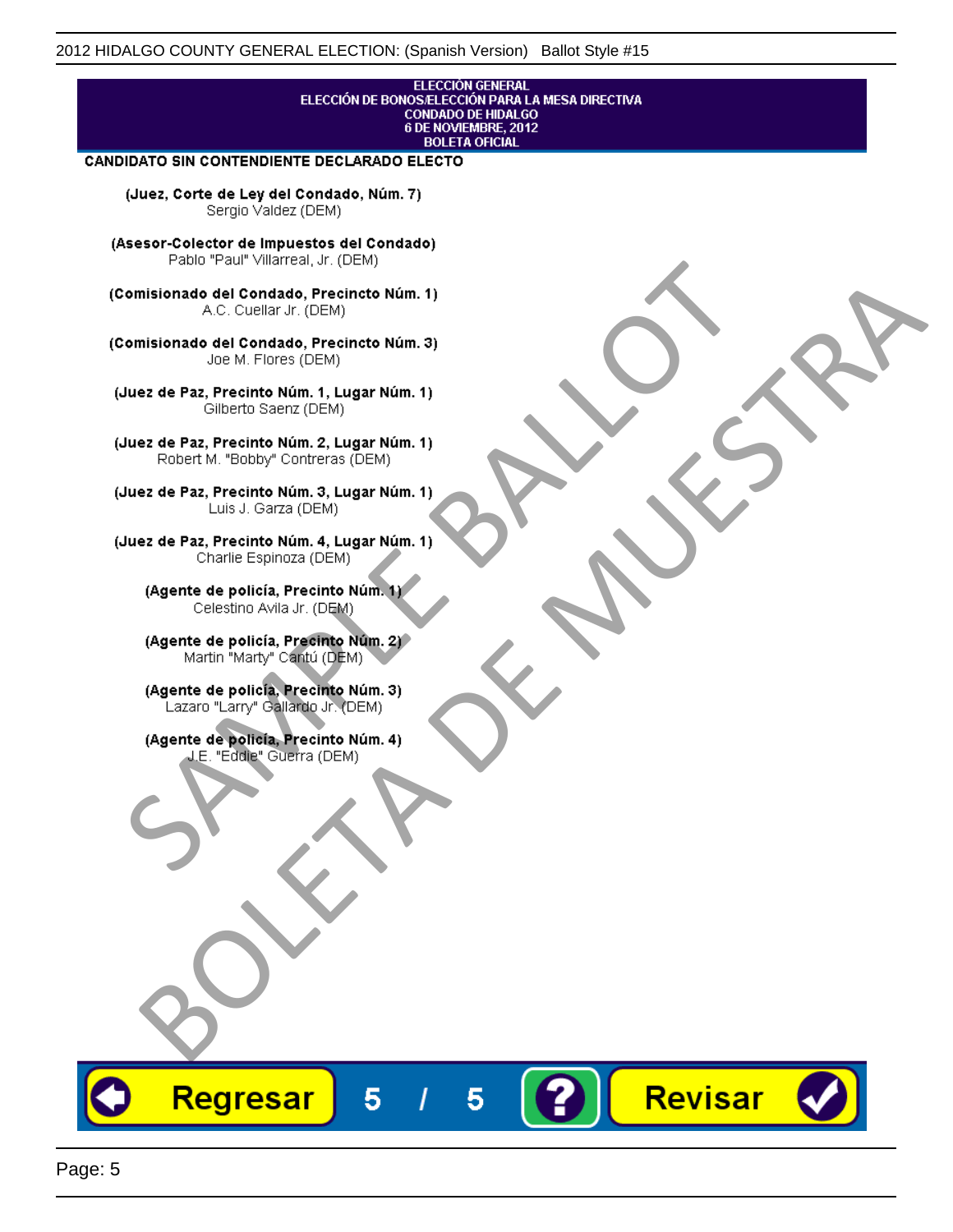# Resumen de instrucciones para la boleta electoral.

Presione el nombre del candidato o el título de la contienda para volver a la contienda.

El botón Votar se iluminará

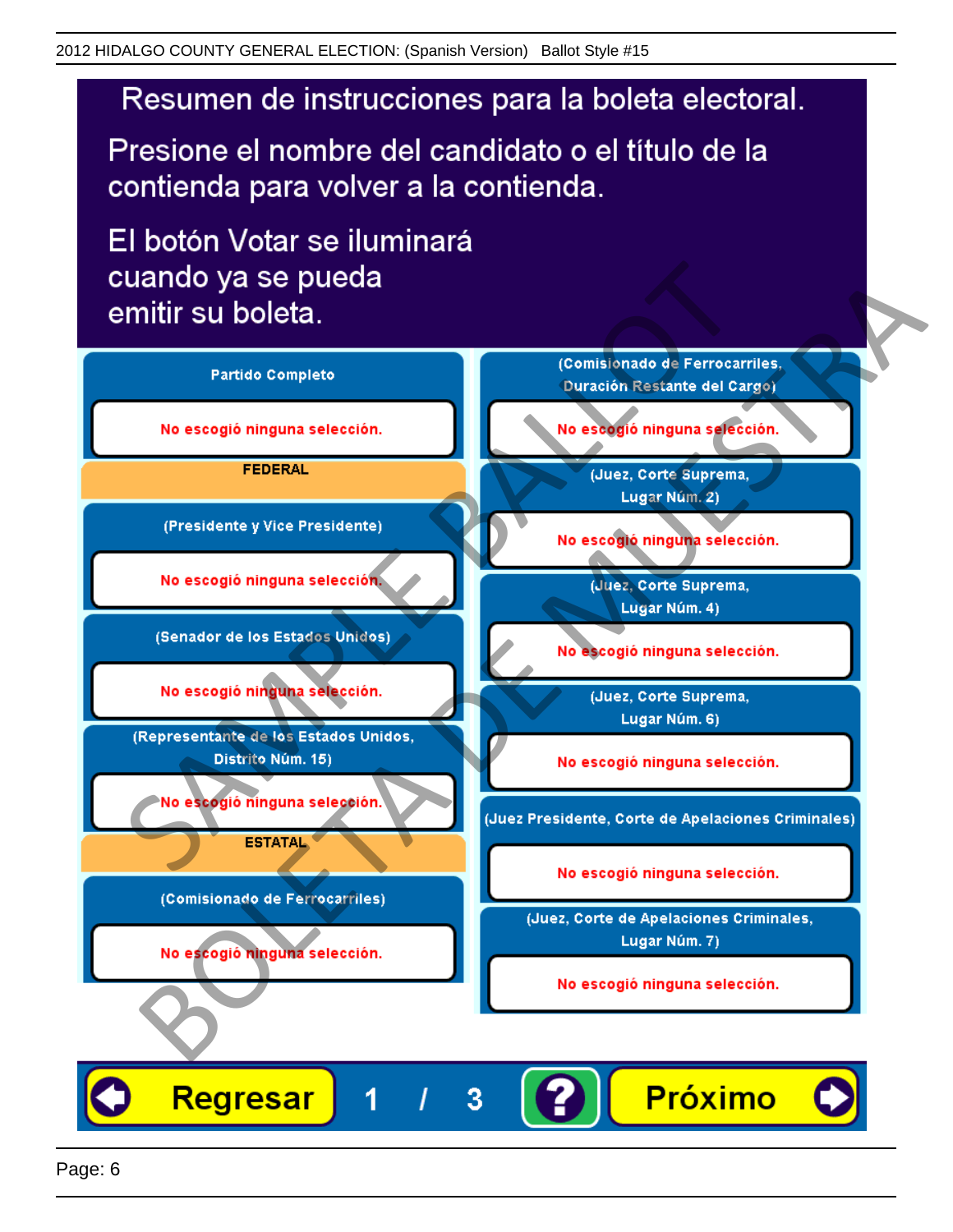# Resumen de instrucciones para la boleta electoral.

Presione el nombre del candidato o el título de la contienda para volver a la contienda.

El botón Votar se iluminará